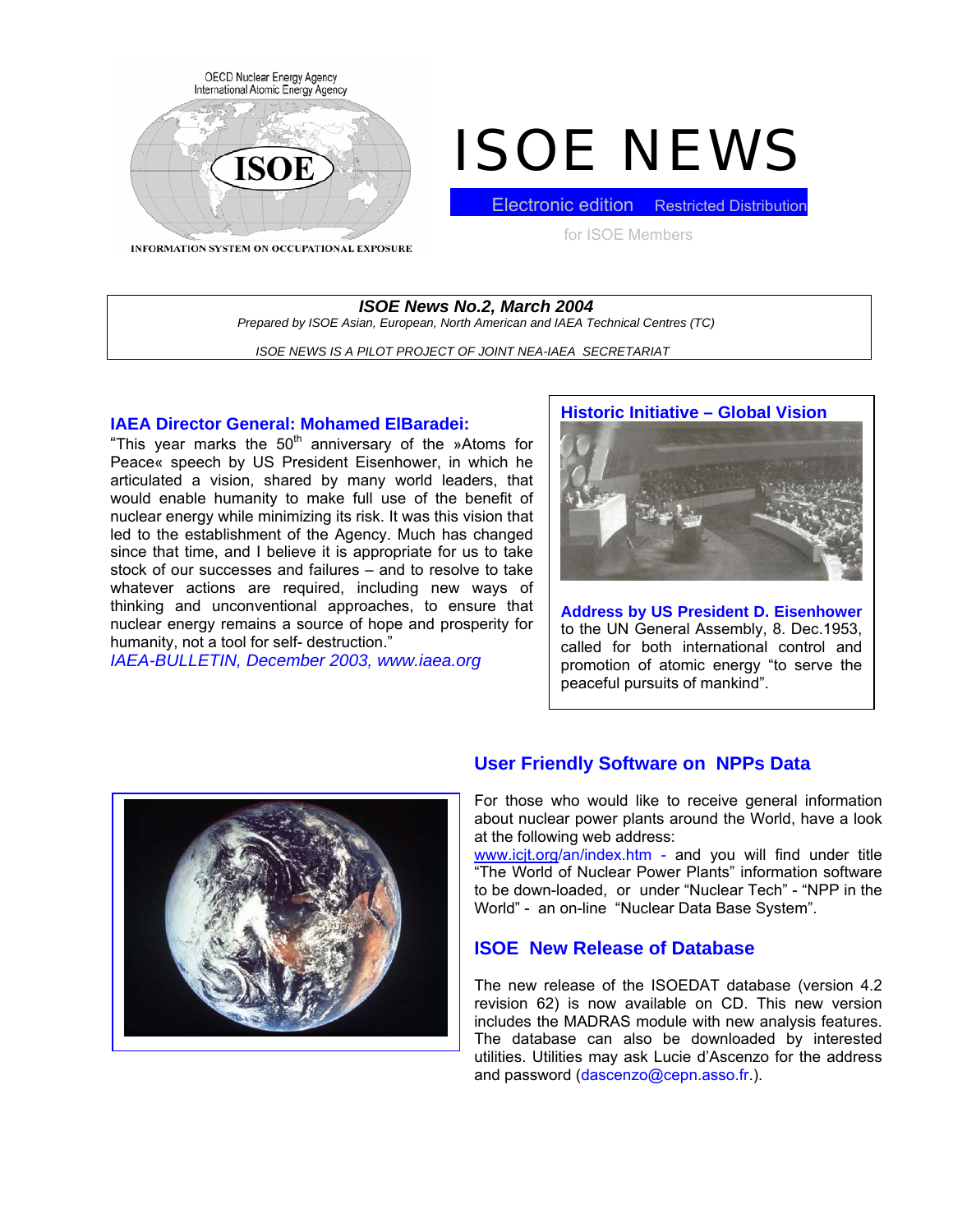# **8th Regional IAEA Workshop of Health Physics Groups, Kozloduy, Bulgaria, 21-24 October 2003**

The 8<sup>th</sup> Workshop, organized under the IAEA's Technical Co-operation Programme, was kindly hosted by the Kozloduy Nuclear Power Plant. It was attended by 22 representatives, supported by the IAEA, from utilities and NPPs of the WWER, RBMK and CANDU type in Armenia, Czech Republic, Hungary, Lithuania, Romania, Russian Federation, Slovakia and Ukraine. In addition, four representatives from Kozloduy NPP, and a representative for Loviisa NPP (WWER) in Finland took part.

The Agenda for the Workshop contained plant or country reports by all participants, reports and discussions on comparisons of dose rate measurements for WWER and RBMK type reactors, and presentations on specific topics, such as control of contamination within the controlled area, "hot spot" handling at Paks NPP, electronic radiation work permits, evaluation of worker exposures at Dukovany NPP and Kozloduy NPP, the tank cleaning incident at Paks NPP and the radionuclide content in the primary circuit water and on-line detection of noble gases from fuel assemblies in Temelin NPP. **Kozloduy Site Kozloduy Site** 







Workshop Participants – RP Managers and Professionals

The Kozloduy NPP was visited during the third day of the Workshop. The IAEA Draft Safety Report on Radiation Protection of Itinerant Workers was presented and later distributed for comments to interested participants. In addition, the IAEA Working Materials on ALARA training and on Selfassessment were presented and discussed. The participants were informed about the plans to complete the project by the end of 2004, and also about the possibility to integrate some of the current activities into a future project on ALARA implementation in general.

All presentations made were provided on a CD-ROM at the end of the Workshop. The next Workshop is planned for 2004 in Ukraine or Romania. The contact person at the IAEA regarding these workshops is Monica Gustafsson.

# **4th European ISOE Workshop and Related Meetings in March**

The next ISOE workshop (IAEA/ETC) will be held in Lyon, France,  $24<sup>th</sup>$ -26<sup>th</sup> of March, 2004. As a new service within the ISOE System, a one day meeting will be organised for European regulatory body senior representatives on  $23<sup>rd</sup>$  of March. It will be hosted by the French Regulatory Body (DGSNR). On the same day there will be a meeting for the ISOE National Coordinators from Utilities, hosted by French Utility EDF.

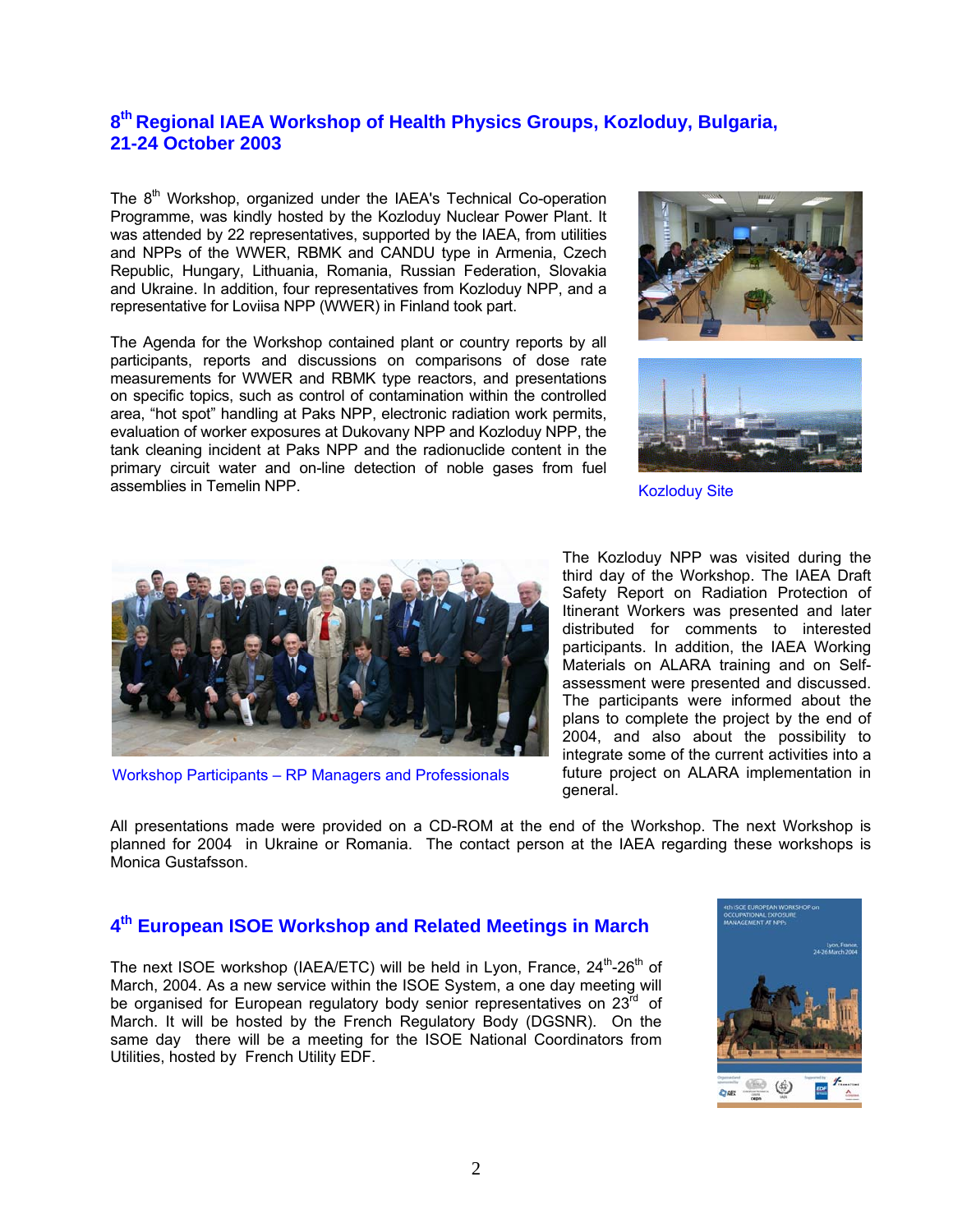# **North American ALARA Symposium**

The 2004 North American ISOE ALARA Symposium was held at the Hyatt Regency Hotel in Coral Gables, Florida from  $11<sup>th</sup>$  through  $14<sup>th</sup>$  of January . There were 85 nuclear industry professionals from 10 countries. Richard Warnock, NATC Board Chairman and Project Manager, San Onofre NGS provided the welcoming message. Together 25 technical papers were presented. NATC is providing a compact disc containing the presentations.



#### **NEI Chief Health Physicist Receives Highest Award**

Ralph Andersen *(on the left)*, chief health physicist for Nuclear Energy Institute, has been named the 2003 Radiation Protection Professional of the Year by the North American Technical Centre of the ISOE. Andersen was chosen for the annual award by a group of his peers – about 130 radiation protection managers at U.S. nuclear power plant – for his outstanding leadership in radiation safety. The organization presented the award Jan.12 during its 2004 North American ISOE ALARA Symposium. *Overview, Weekly Report of Nuclear Energy Institute* 

# **Creating the Future for Radiation Safety at NPPs in the U.S.**

*This article is based on R. Andersen's presentation at NATC ISOE Symposium 2004* 

#### **Nuclear Power - Past, Present and the Future**

Until Atoms for Peace Initiative, nuclear option was a US monopoly. President Eisenhower gave the signal to start construction at Shippingsport, 1954. Prior to TMI, it was predicted that we would have 400 nuclear plants operating by 2000. TMI caused to redesign and rebuilt existing plants. Some 110 plants were licensed or re-licensed and many new planned were cancelled.

Deregulation in 1990's influenced the production in a way of streamlining, efficiency and optimization. During this period an increase in nuclear plants output was equivalent to 26 new 1000 MWe units. Now, the production costs are in favour for Nuclear 1.71 cents per kWh, compared to Coal 1.85 cents, Gas 4.06 cents, or Oil 4.41 cents. Nuclear is slightly more cost effective than Coal. This was not the case between 1987 and 1999.

Environmental issues are paramount. Comparison of emission free generation options shows that the share of nuclear option is 76 %, hydro power contributes 22 % and all the other less than 3 %. Trend for those who favour /oppose new nuclear energy is: 60 % favour / 36 % oppose. Reliability is also a key factor but harder for public to comprehend.

January 2004 update about plant applications for licence renewal gives the following: 13 extension granted in 2003, 12 extension filed for approval, 13 more in 2004, 2 in 2005, 4 in 2006. Nuclear capacity additions at existing facilities (2000-2007) are due to power up-rates and capacity factor improvements.

There is a vision for 2020 that new 50 tera watts nuclear units will be added to the grid. In all likelihood, new plants will be co-located with existing plants. For example 3 sites are in consideration by Dominion, Excelon and Entergy. Another 10 tera watts capacity in 2020 will be added through increased performance and efficiency at 103 NPPs. This is the most achievable part of the vision. Government is considering tax reduction for nuclear plants due to low nuclear emissions.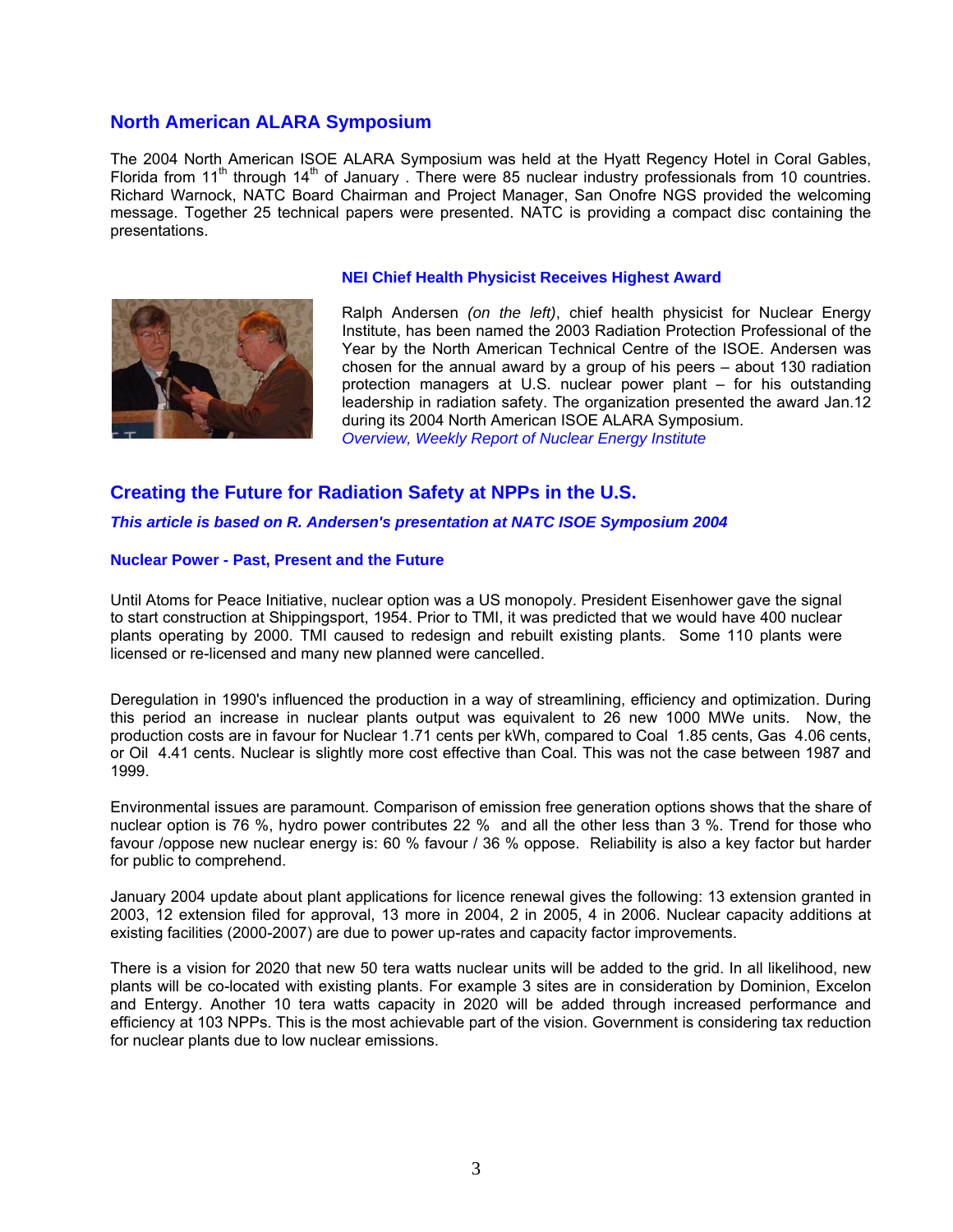#### **What about Radiological Protection (RP)?**

Our decade-long performance has been outstanding, except for the recent events: 5 consequential radiological events and 75 radiation protection events since January 2002, multiple near-misses, and several hundreds intakes from more than dozen events, and some inadvertent releases of radioactive material. Common causes: lack of anticipation and/or recognition the significance of radiological conditions; insufficient oversight of radiological significant work; use of technology without fully recognised implications.

Industry actions to stop the adverse trends in RP events were conducted by NEI and INPO. Immediate actions were addressed in fall 2003 outages and there was an increased awareness. Step-change improvements were noticed with positive feedback from RP managers on action plans and barrier analysis. The result is reduction of RP events and no further RP events in the fall outages.

Next actions in 2004 will provide experience/feedback to plants for spring outages and will determine process for developing a strategic plan and vision to create a framework for integration and co-ordination with all industry RP organizations.

#### **The future challenges of RP**

Competitive market development will have additional impact on efficiency and production. Other »urgent« issues such as shorter duration, less frequent outages and increased work scope will demand management attention which may decrease focusing on RP.

The common issues may arise such as degraded fuel performance, source term transients, less experienced workforce, reduced RP staff. We are going to see more ageing materials issues. The fuel is stretching to its performance limits.

Staffing of industry RP is one of the most exposed challenges to be addressed. The public interests and concerns related also to radiological issues will continue. RP professionals and managers should be able to find answers to radiation safety concerns in the future.

#### **NATC 2003 World Class ALARA Performance Award**

The Donald C. Cook Nuclear Plant located in Bridgman, Michigan, was awarded the 2003 World Class ALARA Performance Prize by the North American Technical Centre, Information System on Occupational Exposure, College of Engineering, University of Illinois. The Cook Nuclear Plant employees and contractors were recognized for exceptional achievement in the area of occupational dose reduction in 2003. Significant occupational dose reduction was achieved in the fall, 2003 refuelling outage. The lowest outage dose in the plant's history was achieved (0.79 man-Sv). The previous lowest refuelling outage dose was 1.22 man-Sv.



The exceptional team effort among plant operations, outage management, chemistry, and radiation protection was noted in the citation for implementing innovative state-of-the-art technology to contribute to the remarkable reduction in refuelling dose. D.C. Cook was also recognized for significant plant improvements to reduce occupational dose by the installation of permanent work platforms at repetitive work locations and the installation of permanent shield walls.